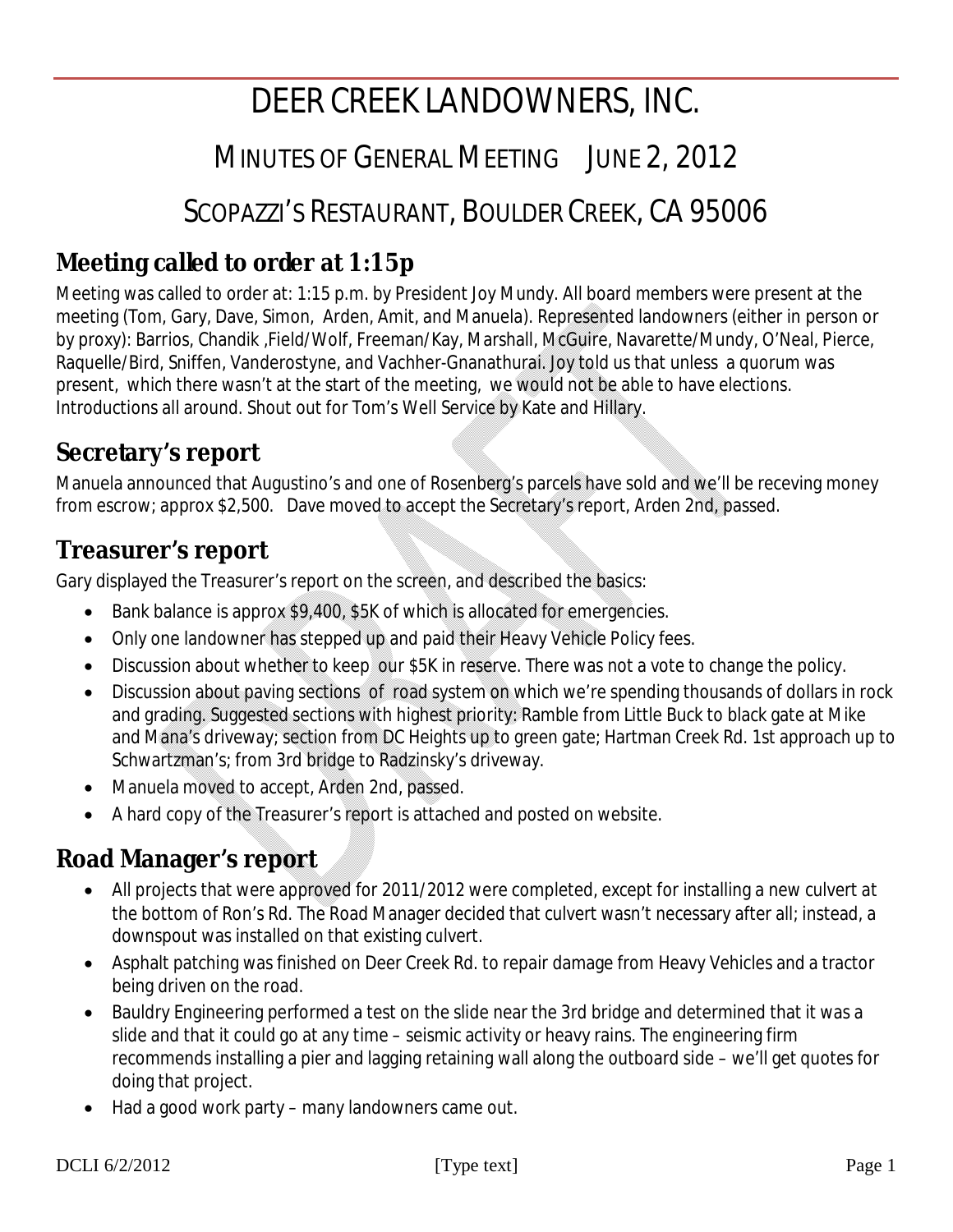• Manuela moved to accept, Dave 2nd, passed.

# **New Business**

#### *Heavy Vehicle Policy*

Joy reviewed the heavy vehicle policy as currently in effect:

- **Any** vehicle > 10,000 is subject to the HVP. Each landowner gets 8 free trips / year
- Pay based on miles driven and vehicle weight. Details online.
- The HVP was designed for logging activities, but is applicable to all heavy vehicle usage of the road. Realistically, other than permitted activities (such as logging), we need to rely on landowners to selfreport.

Discussion rehashed the same recommendations as ever, with all agreeing that the only truly effective solution would be to install a carded gate at Bear Creek Road. There was widespread skepticism that such a gate would survive long enough to be worthwhile; no one called for a vote.

The Board agreed to encourage and simplify self-reporting by sending a tracking sheet (attached to these minutes) so that each landowner can simply jot down the date and type of heavy vehicle.

The Board also agreed to speak to each suspected culprit directly.

#### *845s Billing Algorithm*

Board recommends that we change how we calculate the bills of the 845ers, who live at the front of the road, before the yellow gate. They are not official DCLI members. In the past, 845ers have been charged the same rate per mile as the rest of the DCLI members. Beginning in 2012-13, the Board recommends that 845ers' bills be based on mileage (as before), but *only* on the road projects at the front of the road (before the yellow gate). The 845s will share the cost of these road projects with the DCLI membership on a pro rata basis. Currently, the fourteen 845ers drive 11.4% of the road miles between Bear Creek Road and the yellow gate, so they will be billed 11.4% of the price of projects that occur on that section of road. That amount will be allocated among the fourteen 845ers based on their individual mileage.

As a result, in years when there are few projects at the front of the road, the 845ers will see their bills drop substantially, and the DCLI landowners will see their bills increase modestly. In years when there are heavy expenditures at the front of the road (such as fixing a slide or bridge), the 845ers will pay substantially more than they would have paid under the old algorithm.

There was much discussion. The motion passed. Note: because this motion did not require a modification to the Joint Maintenance Agreement, the motion passed despite the lack of a quorum.

### *Paving*

The Board recommends that any future paving projects be prioritized based on the steepest parts of the road system.

- These steep sections are the places we keep having to spend maintenance money every few years. Over the long run, paving the steepest sections will save money.
- Most importantly, CalFire requires that roads with greater than 12% grade be paved.
- Once again we heard discussion about the character of our area vs erosion and vehicle wear and tear. Something resembling consensus emerged when the Board emphasized that we'll focus on road sections with > 12% grade.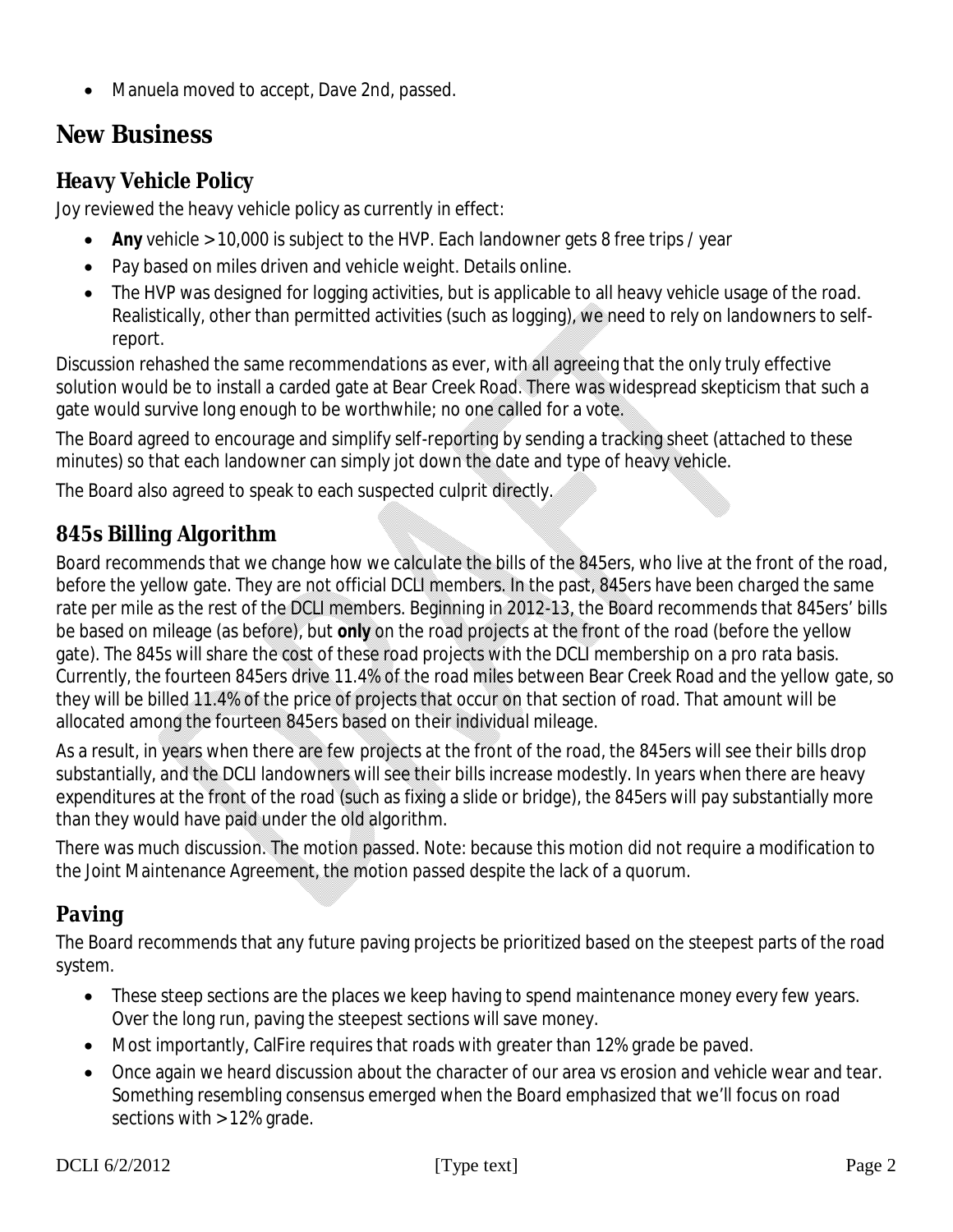No paving projects are proposed for 2012-13; this agenda item was for information and discussion only.

#### *Five Year Plan*

Road Manager Amit distributed a draft 5-year plan before the general meeting. During the meeting, this plan was discussed and revised, and the revised version is included below.

#### **Deer Creek Landowners, Inc. Proposed Five-Year Maintenance Plan, May 2012 - May 2017**

| <b>Task</b>                                     | 2012-13 | 2013-14  | 2014-15  | 2015-16  | 2016-17  |
|-------------------------------------------------|---------|----------|----------|----------|----------|
| <b>Bridge certifications</b>                    | 6,000   |          |          |          |          |
| Asphalt sealing/repair                          | 4,000   | 4,000    | 4,000    | 4,000    | 4,000    |
| <b>General Maintenance</b>                      | 8,000   | 7,000    | 6,000    | 5,000    | 4,000    |
| Asphalt funding (reserve)                       | 9,000   | 9,000    | 15,000   | 15,000   | 15,000   |
| Asphalting projects or fixing slides or bridges |         | 25,000   | 20,000   | 18,000   | 20,000   |
| <b>Total Annual Costs</b>                       | 27,000  | 45,000   | 45,000   | 42,000   | 43,000   |
| <b>Reserves</b>                                 |         |          |          |          |          |
| Annual contribution:: members                   | 9,000   | 9,000    | 9,000    | 9,000    | 9,000    |
| Annual contribution: heavy vehicle + donations  | 6,500   | 6,500    | 6,500    | 6,500    | 6,500    |
| Annual drawdown                                 |         | (18,000) | (18,000) | (15,000) | (16,000) |
| End-of-year reserve balance                     | 15,500  | 13,000   | 10,500   | 11,000   | 10,500   |
| Net Annual Costs included in Dues/Maintenance   |         |          |          |          |          |
| <b>Fees</b>                                     | 27,000  | 27,000   | 27,000   | 27,000   | 27,000   |
| $1000$ $11$ $11$ $1000$ $11$ $100$              |         |          |          |          |          |

\$27,000 was the project budget in 2010-11, so look back 2 years to get an *idea* of your annual fee Still have the problem of only 70% of fees are paid

Still have the problem of getting people to pay Heavy Vehicle fees

Can shift some costs of certifications & asphalting to those who use those sections of road.

- The Bridge certifications item is to have the structural integrity of the bridges reviewed by a certified engineer. This needs to happen periodically; currently, only the third bridge is certified. Certification is vital because Cal Fire can refuse to cross uncertified bridges. Amit was able to negotiate a lower cost for bridge certification: 4 for the price of one: \$6,000 – Marvin Chapman.
- Notice the significant budget item for asphalt sealing/repair, of \$4,000/year. Although paving reduces the cost of maintenance, asphalt needs to be resealed periodically, and high quality sealant is expensive. Beginning in 2012-13 we will begin rotating through the paved areas in sections. All future annual budgets should contain a line item for asphalt sealing.
- Note that the General Maintenance line item reduces in future years. The expectation is that we will see reduced GM costs as road sections are paved.
- Note also that the largest line item in 2012-13 is expected to establish a reserve for future funding or other large capital projects.
- The membership voted unanimously for the concept of this 5-year plan, recognizing that it is a general direction and not an annual budget.